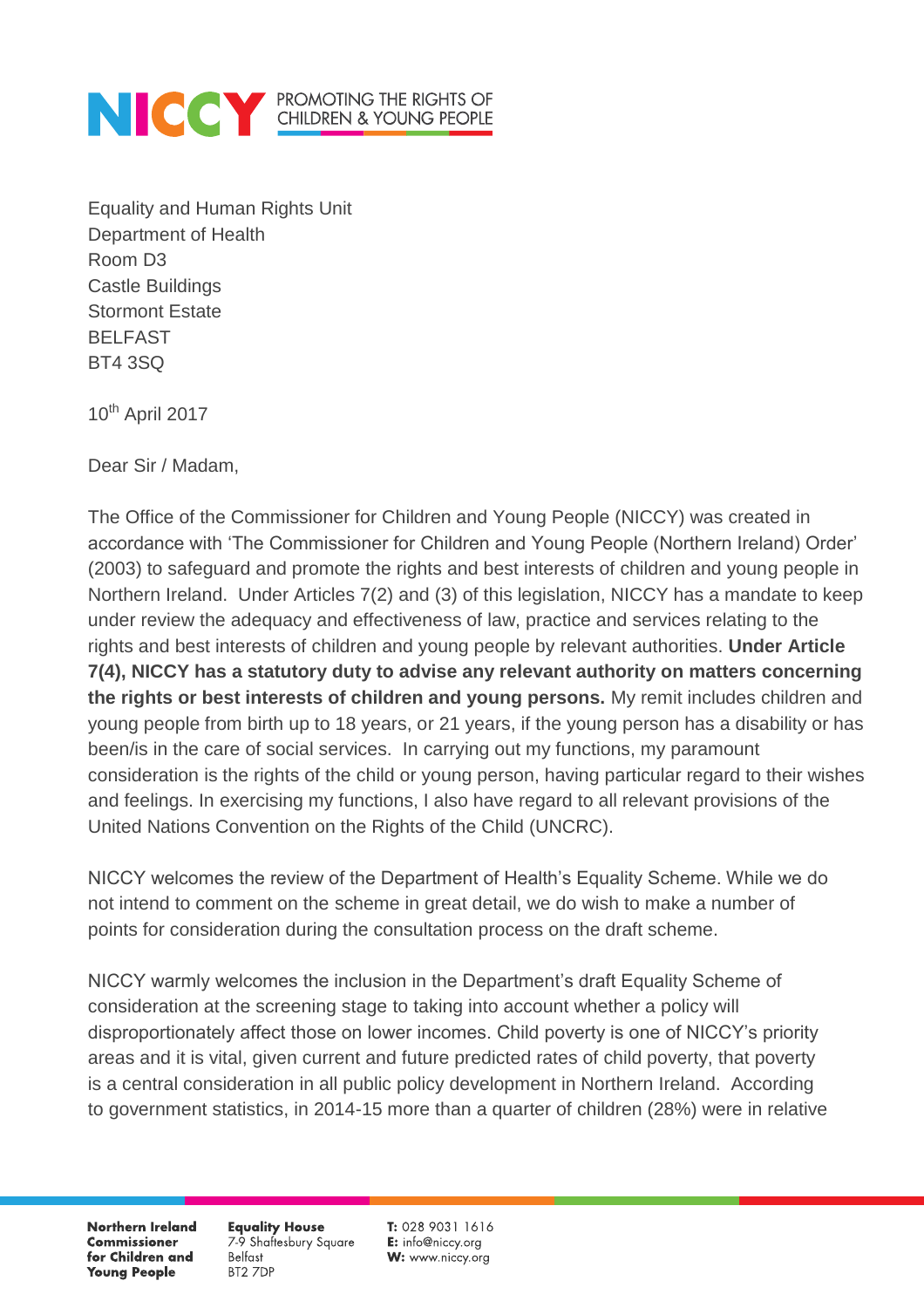

poverty, After Housing Costs.<sup>1</sup> This equates to 122,000 children. While there have been annual fluctuations in child poverty since the data was first collected in 2002/3, there has not been a sustained decrease. Also child poverty rates have consistently been significantly higher than poverty rates of any other group.<sup>2</sup> Child poverty rates in Britain have seen a dramatic increase since the introduction of welfare reform and the same rise is predicted in NI with the phased introduction of Welfare Reform.<sup>3</sup> Also, while child poverty rates may be comparative overall with other parts of the UK, most household costs are higher in NI than in Britain, including fuel, utilities, food and clothes. Child poverty has a devastating impact on children's ability to access lifetime opportunities. It is therefore entirely appropriate that the potential impact of a policy on those on low incomes should be considered at the screening stage.

We also welcome the inclusion of the consideration of whether as a result of the policy there will be a variable impact across geographical areas. Inconsistencies in the availability and accessibility of public services across geographical areas is an issue which NICCY is acutely aware of. The Children's Services Co-operation Act (Northern Ireland) Act 2015 provides a statutory framework to improve the well-being of children and young people in a manner which realises their rights. The Act places obligations on Departments and Agencies to co-operate with each other in order to contribute to the improvement of specified well-being outcomes for children and young people. This, if comprehensively implemented, should ensure the delivery of consistent services to all children and young people across Northern Ireland, regardless of where they live. It is therefore vital that public policy begins to consider issues such as geographical consistency at the earliest possible stage in development.

We would be supportive of the inclusion of a related clear commitment that where a disproportionate impact on those on low incomes or a variable impact across geographical areas has been identified, mitigating measures will be expediently adopted to address these inequalities.

NICCY is also very supportive of the proposed amendments to the screening questions in the Department's draft Equality Scheme to include consideration of opportunities through the development of policies to promote positive attitudes towards people with disabilities and to encourage the participation of people with disabilities in public life. We recommend the inclusion of a reference to multiple identities to act as a reminder to officials tasked with the

 $\overline{a}$ 

**Equality House** 7-9 Shaftesbury Square **Belfast** BT2 7DP

 $1$  NI Poverty Bulletin 2014-2015, Department for Communities

<sup>2</sup> NI Poverty Bulletin 2014-2015, Department for Communities

 $3$  Child and working-age poverty in Northern Ireland over the next decade: an update, James Browne, Andrew Hood and Robert Joyce The Institute for Fiscal Studies, January 2014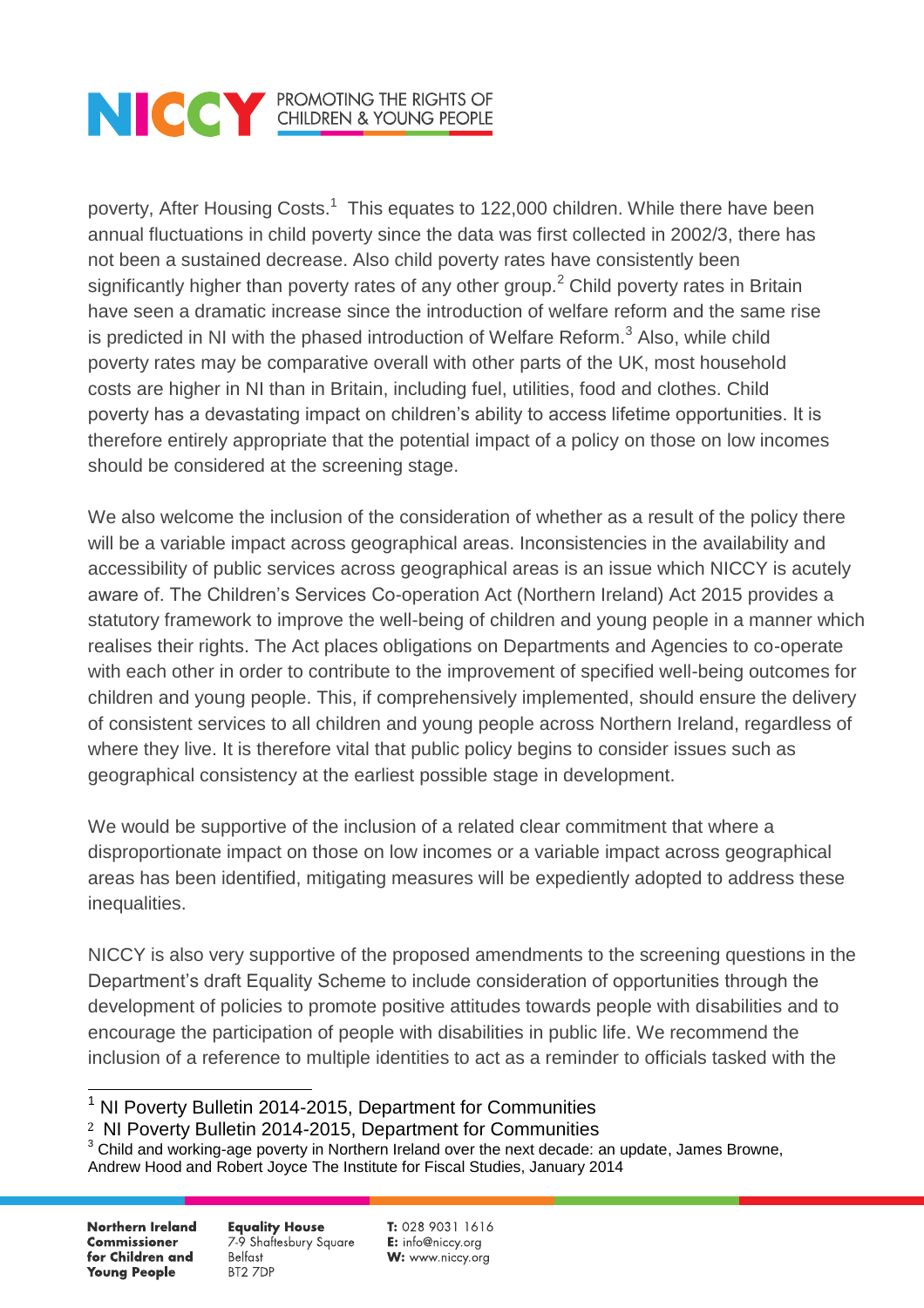## **NOCK PROMOTING THE RIGHTS OF CHILDREN & YOUNG PEOPLE**

application of the screening questions that this should include children with disabilities and children from all linguistic groups. Children with disabilities are a particularly marginalised group who face multiple challenges across a range of aspects of their lives. NICCY actively promotes the rights and best interests of children and young people with disabilities, by highlighting gaps in policy and practice, promoting the voice of children and young people with disabilities and providing advice to Government to effect improvements in service provision. NICCY has highlighted a range of issues which must be addressed in the protection and realisation of the rights of children with disabilities in Northern Ireland in its recent Alternative Report to the UN Committee on the Rights of People with Disabilities.<sup>4</sup> These include the full participation of children with disabilities in decision making and in society generally, equal access to health, education, play and leisure, criminal justice, recognition before the law, employment and training opportunities, an adequate standard of living and social protection and freedom from exploitation, violence and abuse.

We also support the amendment to the screening questions to include consideration of opportunities through the development of public policy to promote mutual understanding between all linguistic groups and respect, understanding and tolerance. Northern Ireland is becoming an increasingly diverse society and research shows that new migrants have joined longstanding communities of people from minority ethnic groups during the last decade, making a positive contribution to the local economy.<sup>5</sup> Racist attacks and racially motivated crimes are being reported in Northern Ireland with increasing frequency. Between 2013 and 2014 there was a 43% increase in racially-motivated offences.<sup>6</sup> It is therefore vital to the protection and promotion of children's rights that opportunities to promote respect, understanding and tolerance are considered through the development of public policy at the earliest possible stage. We must respond to the needs of all of our children and young people and embrace diversity in a manner which allows us to move forward as a more inclusive and open society and it is extremely welcome to see commitments to doing so being translated into Departmental Equality Schemes. We also welcome the inclusion of statement in the draft scheme that the promotion of equality of opportunity entails more than the elimination of discrimination. It requires proactive measures to be taken to secure equality of opportunity between the groups

**Northern Ireland Commissioner** for Children and **Young People** 

**Equality House** 7-9 Shaftesbury Square **Belfast** BT2 7DP

 4 27th February 2017, http://www.niccy.org/media/2734/niccy-submission-to-uk-uncrpdexamination-27-feb-17.pdf

<sup>&</sup>lt;sup>5</sup> A. Wallace, R. McAreavey and K. Atkin, Joseph Rowntree Foundation, (2013) http://www.jrf.org.uk/publications/poverty-ethnicity-northern-ireland

<sup>&</sup>lt;sup>6</sup> Public Prosecution Service for Northern Ireland (PPS) (2014) 'Statistical Bulletin: Cases Involving Hate Crime 2013/14. 1 April 2013 to 31 March 2014.

[www.ppsni.gov.uk/Branches/PPSNI/P](http://www.ppsni.gov.uk/Branches/PPSNI/)PSNI/Files/Documents/Stats%20and%20Research/Statistical%20Bulle tin%20on%20Cases%20Involving%20Hate%20Crime%20203-14.pdf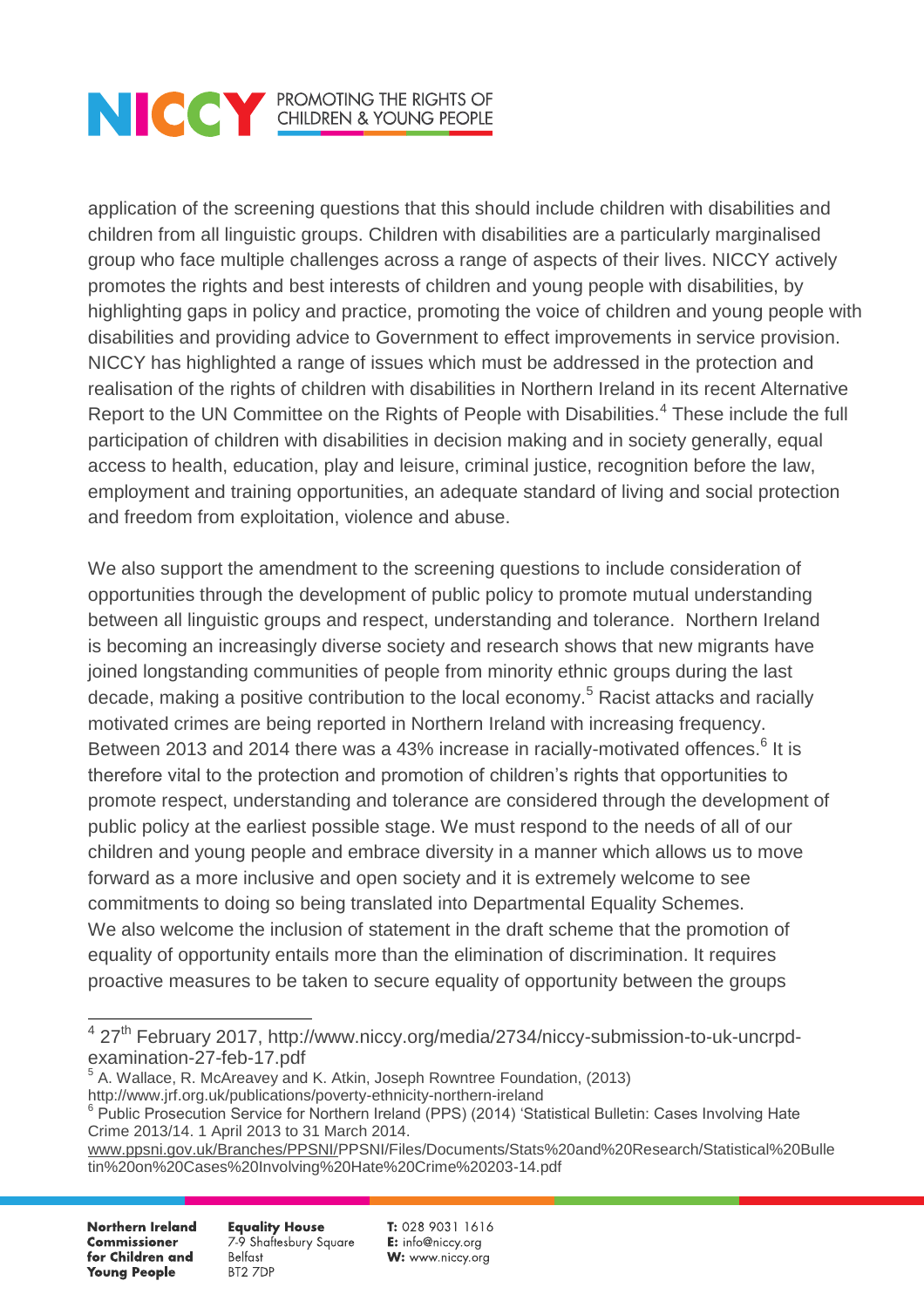## **NOCK PROMOTING THE RIGHTS OF CHILDREN & YOUNG PEOPLE**

identified in Section 75 (1). Children are one of the most disadvantaged groups in society and because of their inherent vulnerabilities, very often the promotion of equality of opportunity requires a proactive approach to be taken to ensure equality of opportunity. This is particularly the case when considering marginalised groups of children and young people. We are very supportive of the inclusion of this statement within the Department's draft Equality Scheme.

We do however have serious concerns about the proposed amendments within the Department's draft Equality Scheme to the statutory consultation period. We note that on page 22 of the Department's draft scheme that it states that,

*"In line with ECNI guidance, where an EQIA is required, a 12-week consultation period should take place. This is not affected by the 'Fresh Start Agreement' reduction in policy consultations to 8 weeks."*

Consultation is a central component to the implementation and effective operation of the statutory equality duties under section 75. It is also extremely important regarding the Government's compliance with its obligations under Article 12 of the UNCRC which places an obligation on States to assure to the child who is capable of forming his or her own views the right to express those views freely in all matters affecting the child, with their views being given due weight in accordance with the age and maturity of the child. In the first round of Equality Schemes all designated public bodies committed to consulting on matters to which a duty under section 75 is likely to be relevant and on the likely impact of policies adopted or proposed to be adopted by the authority on the promotion of equality of opportunity for a period of eight weeks. The obligation to do so can be found in Schedule 9, Para 9 (4) (2) of the NI Act 1998. There was a strong sense at that time that this was too short a time frame to allow groups to consult among themselves, particularly where groups were intending to facilitate individuals who they represented to contribute to consultations. This is certainly true with regard to children and young people as meaningful consultation with children and young people takes time.

The Equality Commission carried out a consultation on its Revised Guidance on Section 75 in November 2008 and a number of changes were made to the Equality Commission's Guidance on Section 75, which was revised in April 2010. One positive change from the perspective of those working with and for children and young people was the extension of the consultation period for public authorities from 8 to 12 weeks. This was in line with a number of other Government and European consultation guidance and in recognition, following the recommendations of the Effectiveness Review of Section 75, that there

**Northern Ireland Commissioner** for Children and **Young People** 

**Equality House** 7-9 Shaftesbury Square Belfast BT2 7DP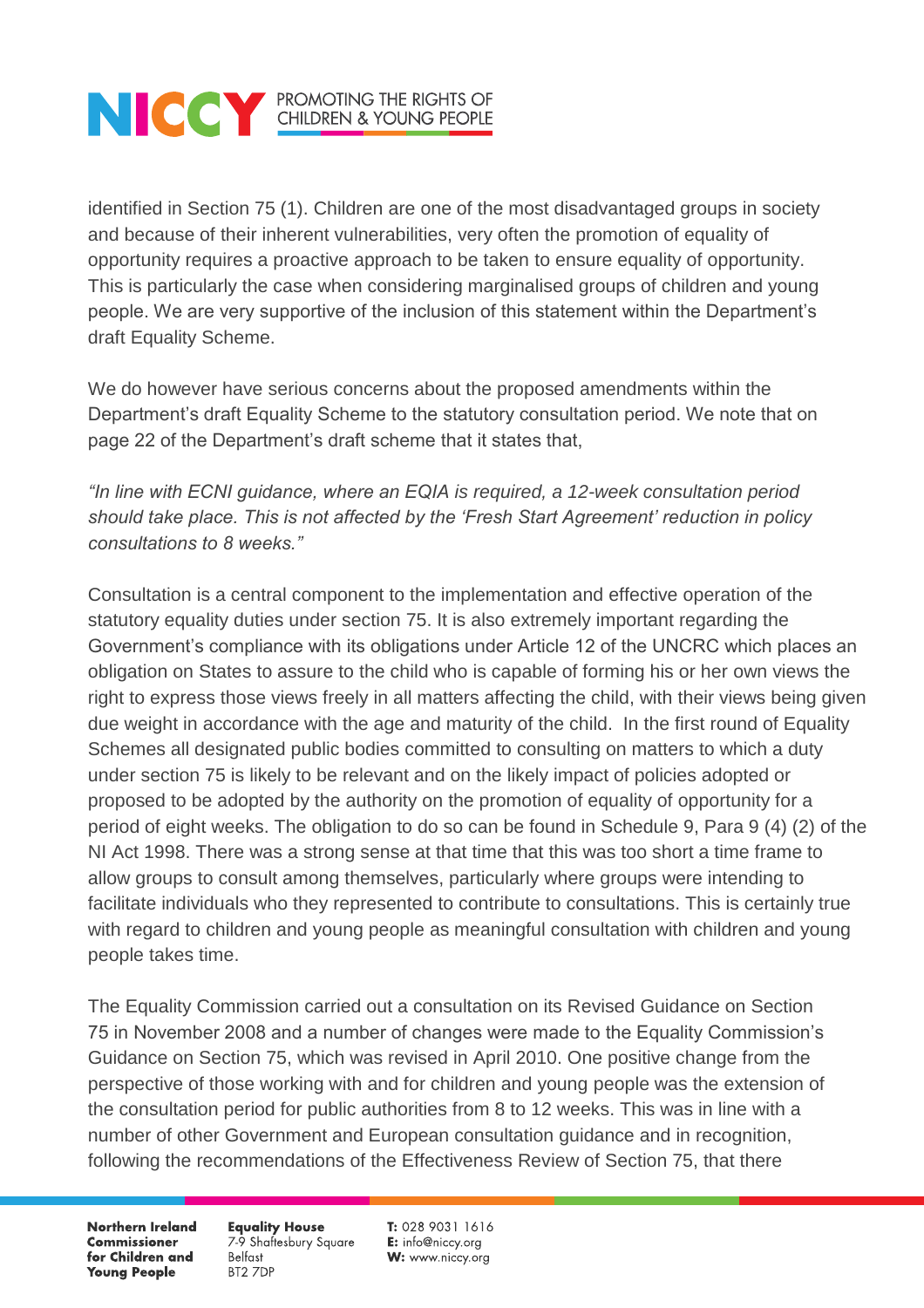## **NOCK PROMOTING THE RIGHTS OF CHILDREN & YOUNG PEOPLE**

should be a greater focus on direct consultation with those likely to be impacted upon by policy decisions and the need for better and more effective engagement with the voluntary and community sector.

This commitment which was written in to the next round of Equality Schemes which binds all designated public authorities to consulting on matters to which a duty under section 75 is likely to be relevant and to consulting on the likely impact of policies adopted or proposed to be adopted by the authority on the promotion of equality of opportunity for a minimum period of twelve weeks. These are the Equality Schemes which are currently being revised. We are therefore disappointed, that despite the cross-sectoral engagement and subsequent agreement which, resulted in the extension of the consultation period from a minimum of 8 to 12 weeks, to note reference in the Department's draft Equality Scheme to a reduction in the timeframe for policy consultations to 8 weeks for policies which do not include an EQIA.

From discussions with the Equality Commission for Northern Ireland NICCY understands that if a consultation on a policy is issued by a public authority which is not considered to be relevant to the statutory equality and good relations duties, the twelve week consultation period does not apply. NICCY is concerned about this for two reasons. Firstly, the intention of section 75 of the Northern Ireland Act 1998 was to make equality considerations central to all policy making in recognition of the need for a clear and critical focus on the promotion of equality of opportunity and good relations in all policy making and legislation in moving forward to a peaceful and stable future in Northern Ireland. The Equality Commission's Guidance on Section 75 concurs with this and states that,

"*Section 75 of the Northern Ireland Act 1998 was intended to be transformative. Its aim*  was to change the practices of government and public authorities so that equality of *opportunity and good relations are central to policy making, policy implementation, policy review and service delivery."* <sup>7</sup>

Also the Guidance is clear about the intention of section 75 to mainstream equality considerations across all policy development in Northern Ireland. It states that,

*"The new statutory duties make equality central to the whole range of public policy decision-making. This approach is often referred to as "mainstreaming". The Council of Europe has defined mainstreaming as:*

**Northern Ireland Commissioner** for Children and **Young People** 

**Equality House** 7-9 Shaftesbury Square **Belfast** BT2 7DP

 $\overline{a}$ *7 Section 75 of the Northern Ireland Act 1998 A Guide for Public Authorities, ECNI April 2010*